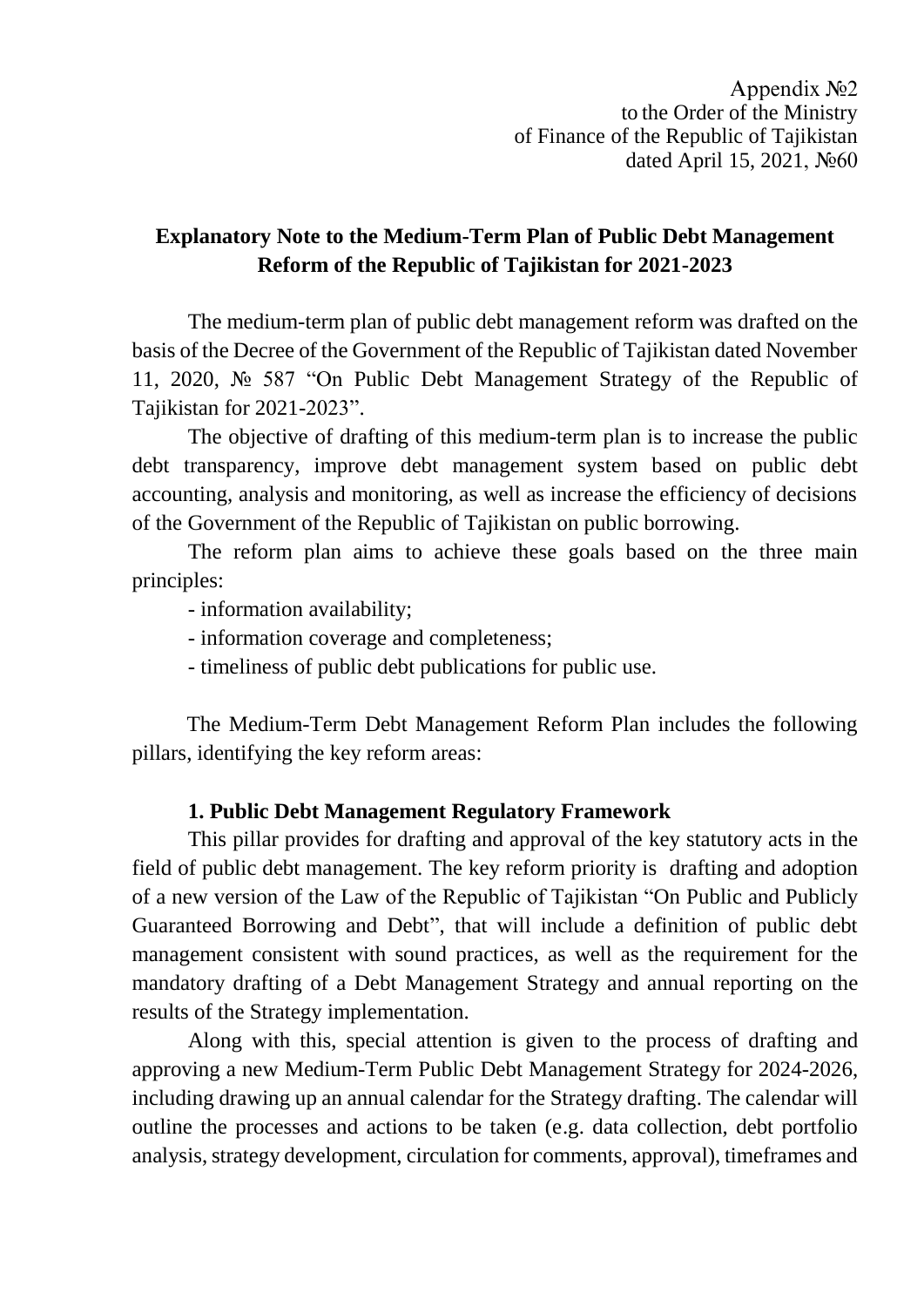identify specific responsible units within the Ministry of Finance and other relevant departments.

## **2. Public Debt Accounting and Reporting**

To increase the transparency of the public debt management process of the Republic of Tajikistan, as well as to improve the position of the country in The Public Debt Reports Heat Map rating and other public debt reports that are published on the official websites of the World Bank and other development partners, timely publication of quarterly and annual reports, as well as public debt statistics on the official website of the Ministry of Finance of the Republic of Tajikistan is one of the priority areas of the reform.

Quarterly debt reports provide complete information on newly signed debt obligations, debt servicing and debt stock at the end of the reporting period. These reports include detailed information on creditors and related financial conditions (amounts, maturity, interest rate), type of debt instruments (external debt, domestic debt and guarantees) and a breakdown by sector (general public sector, central government, state-owned enterprises, and the National Bank ), without dissemination of confidential information as agreed with the creditor. Debt service statistics provide information on the actual repayment of principal debt and interest payments for each category indicated above, as well as projections for the next reporting period. Quarterly public debt reports are published no later than the end of the second month of the next quarter. Annual public debt reports have the same coverage and completeness of information as quarterly debt reports and are published no later than the first quarter of the next year.

As a result of implementation of this measure, the general public, current and potential creditors can easily access periodic reports on public debt, public debt strategies, annual borrowing plans and other documents on public debt drawn up by the Ministry of Finance of the Republic of Tajikistan. All information will be available in Tajik, Russian and English on a single platform on the website of the Ministry of Finance of the Republic of Tajikistan.

Moreover, as part of the medium-term plan in the first half of 2022, installation of DMFAS, a modern public debt accounting and management software, is envisaged, and training on the use of this debt accounting software will be provided to the staff of the Ministry of Finance.

Using the DMFAS software, employees of the Main Department of Public Debt and Investments Promotion will be able to:

1) Keep records of information about total public debt, debt securities, as well as public guarantees, on-lending and grants.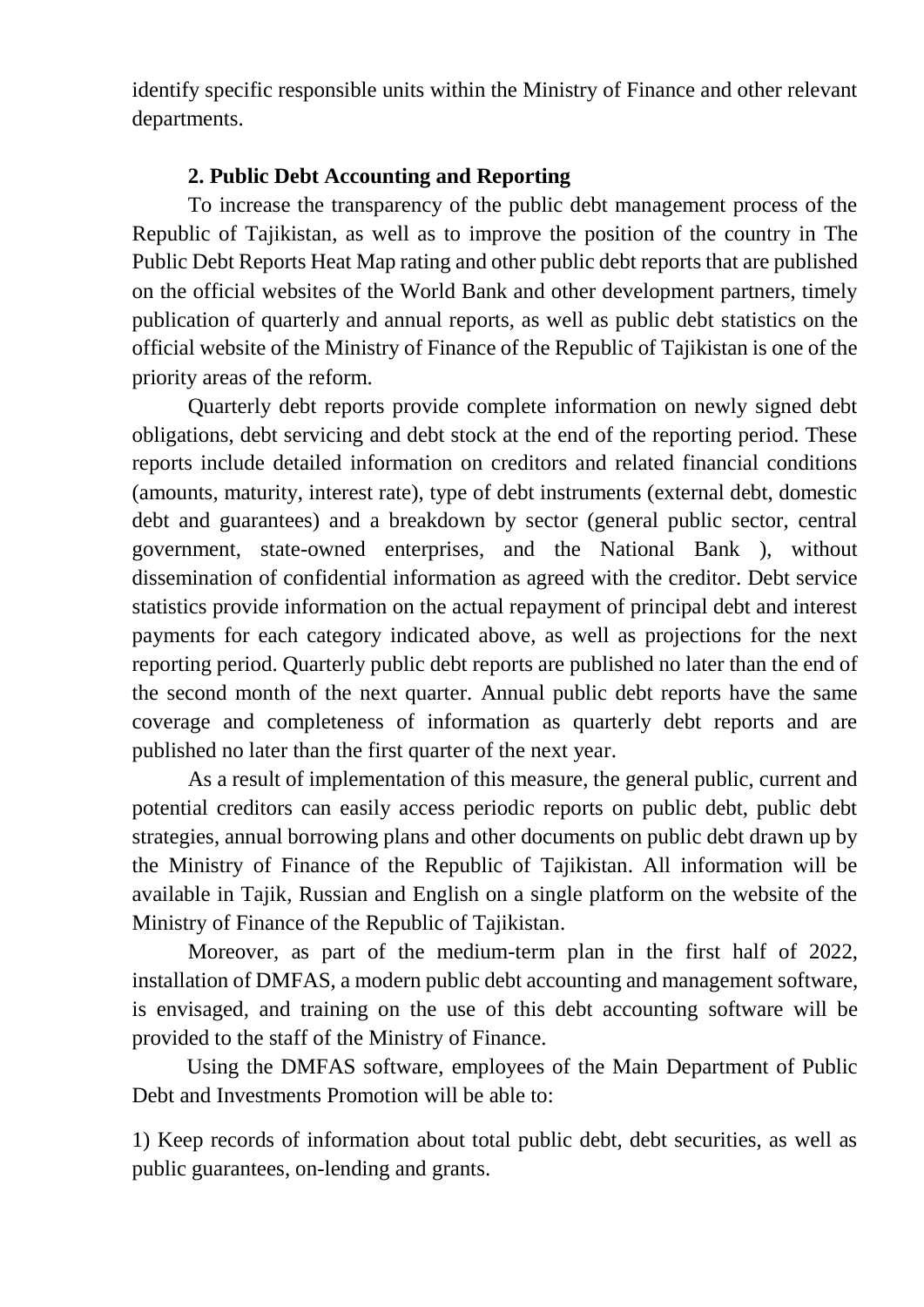2) Generate accurate projections and required standard and customized reports, including verification and control reports, and statistical bulletins.

3) Perform debt portfolio analysis that will serve as the basis for drafting debt management strategies.

### **3. Domestic Securities Market Development**

In the context of the country's debt portfolio high foreign exchange risk, continuing devaluation of the national currency against foreign currency leading to additional cost of external debt servicing, developing the domestic securities market and issuing debt obligations in national currency can minimize the country's debt portfolio risks and serve as an alternative source of funding in the short term.

This pillar provides for adoption of a new policy for issuing government securities on the domestic market through transparent competitive auctions at market interest rates. As a result of a gradual increase in the volume and maturities of government securities, the demand for them from participants of the securities market will increase.

To improve cash management of the Main Department of Central Treasury of the Ministry of Finance, by the end of 2021 drafting and approval of the annual borrowing programs for treasury bills and bonds is planned, as well as the corresponding issuance calendars.

Annual borrowing plans will include information on indicative borrowings from official lenders and market-based borrowing from external and domestic sources for the coming fiscal year. Annual borrowing plans will include an issuance calendar of forthcoming government bills, indicating the auction date and target total debt issuance amounts for each respective auction. The auctions of government bills will be conducted as announced, and the results containing details of the total amounts of bids submitted and accepted, as well as the proposed and accepted yields to maturity, will be published on the Ministry of Finance website.

To ensure financial stability of the country, by the end of 2021, it is necessary to draft Guidelines for Issuing and Circulation of Government Securities and circulate the Guidelines for consideration to the Government of the Republic of Tajikistan.

### **4. Debt Sustainability Analysis**

Public debt analysis is planned to be conducted at least once a year throughout the entire period of the reform plan implementation (2021-2023), taking into account the need to attract additional funding to complete construction of the country's strategic facility through the Non-Concessional Borrowing Policy (NCBP) and the